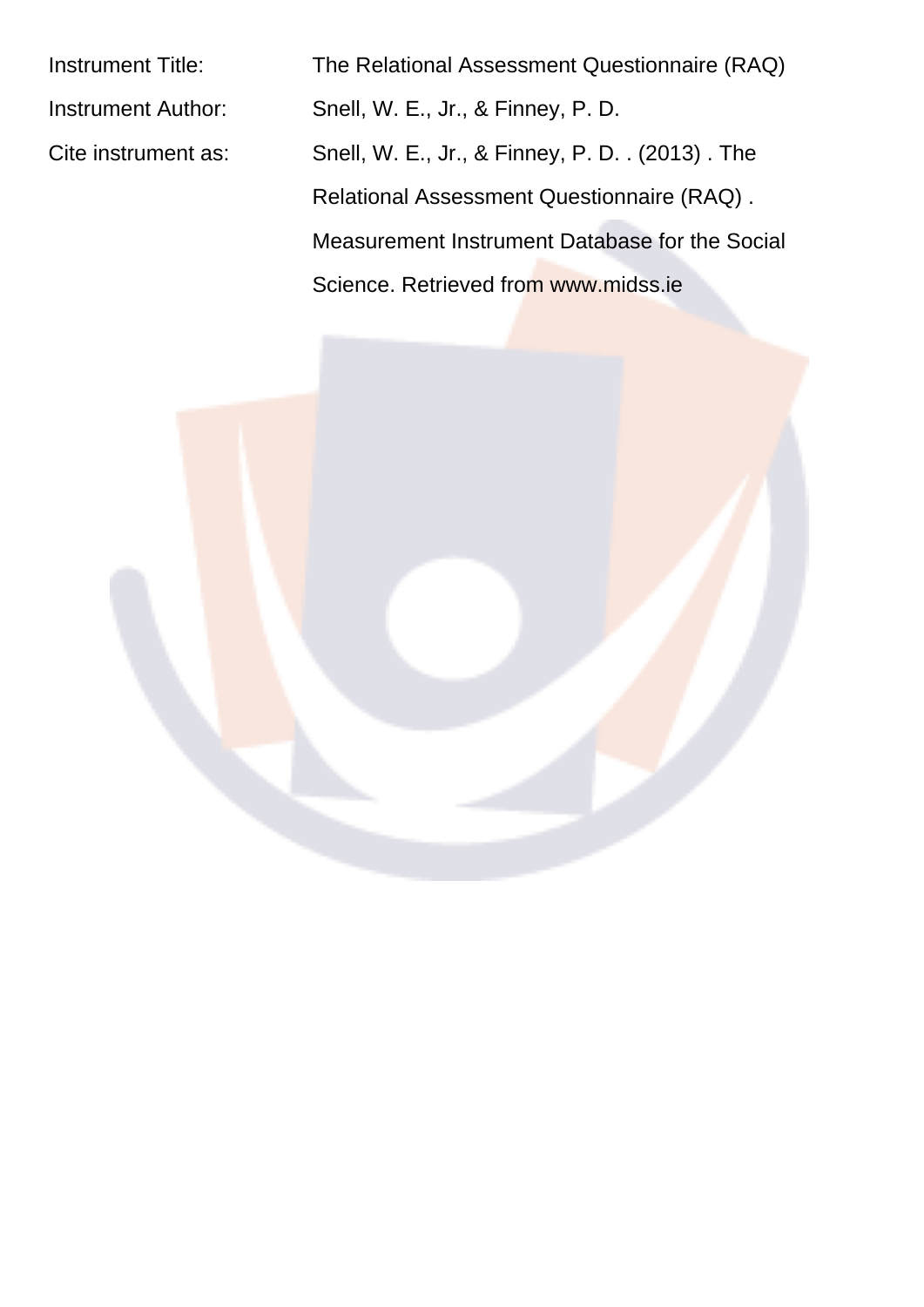### **RAQ**

RELATIONSHIP SURVEY INSTRUCTIONS: The items listed below refer to people in a close relationship--i.e., a relationship between two partners in an intimate relationship. Please read each item carefully and decide to what extent it is characteristics of your feelings and behaviors. Give each item a rating of how much it applies to you by using the following scale:

- $A = Not$  at all characteristic of me.
- $B =$  Slightly characteristic of me.
- $C =$  Somewhat characteristic of me.
- $D =$  Moderately characteristic of me.
- $E = V$ ery characteristic of me.

#### **NOTE:**

Remember to respond to all items, even if you are not completely sure. Also, please be honest in responding to these items.

- 1. I am a good partner for an intimate relationship.
- 2. I am depressed about the relationship aspects of my life.
- 3. I think about intimate relationships all the time.
- 4. I am better at intimate relationships than most other people.
- 5. I feel good about myself as an intimate partner.
- 6. I think about close relationships more than anything else.
- 7. I sometimes have doubts about my relationship competence.
- 8. I am disappointed about the quality of my close relationship.
- 9. I don't daydream very much about intimate relationships.
- 10. I am not very sure of myself in close relationships.
- 11. I cannot seem to be happy in intimate relationships.
- 12. I tend to be preoccupied with close relationships.
- 13. I think of myself as an excellent intimate partner.
- 14. I am less than happy with my ability to sustain an intimate relationship.
- 15. I'm constantly thinking about being in an intimate relationship.
- 16. I would rate myself as a "poor" partner for a close relationship.
- 17. I feel down about myself as an intimate partner.
- 18. I think about intimate relationships a great deal of the time.
- 19. I am confident about myself as a relationship partner.
- 20. I feel unhappy about my interpersonal relationships.
- 21. I seldom think about being involved in a close relationship.
- 22. I am not very confident about my potential as an intimate partner.
- 23. I feel pleased with my love relationships.
- 24. I hardly ever fantasize about highly intimate relationships.
- 25. I sometimes doubt my ability to maintain a close relationship.
- 26. I feel sad when I think about my intimate experiences.
- 27. I probably think about love relationships less often than most people.
- 28. I have few doubts about my capacity to relate to an intimate partner.
- 
- 30. I don't think about intimate relationships very often.
- 31. I responded to the above based on:
	- (A) A current intimate relationship.
	- (B) A past intimate relationship.
	- (C) An imagined intimate relationship.

# Copyright - 1996

## **Scoring Instructions for** the Relational Assessment Questionnaire (RAQ): **SCORING INSTRUCTIONS**

29. I am not discouraged about myself as a loving partner.